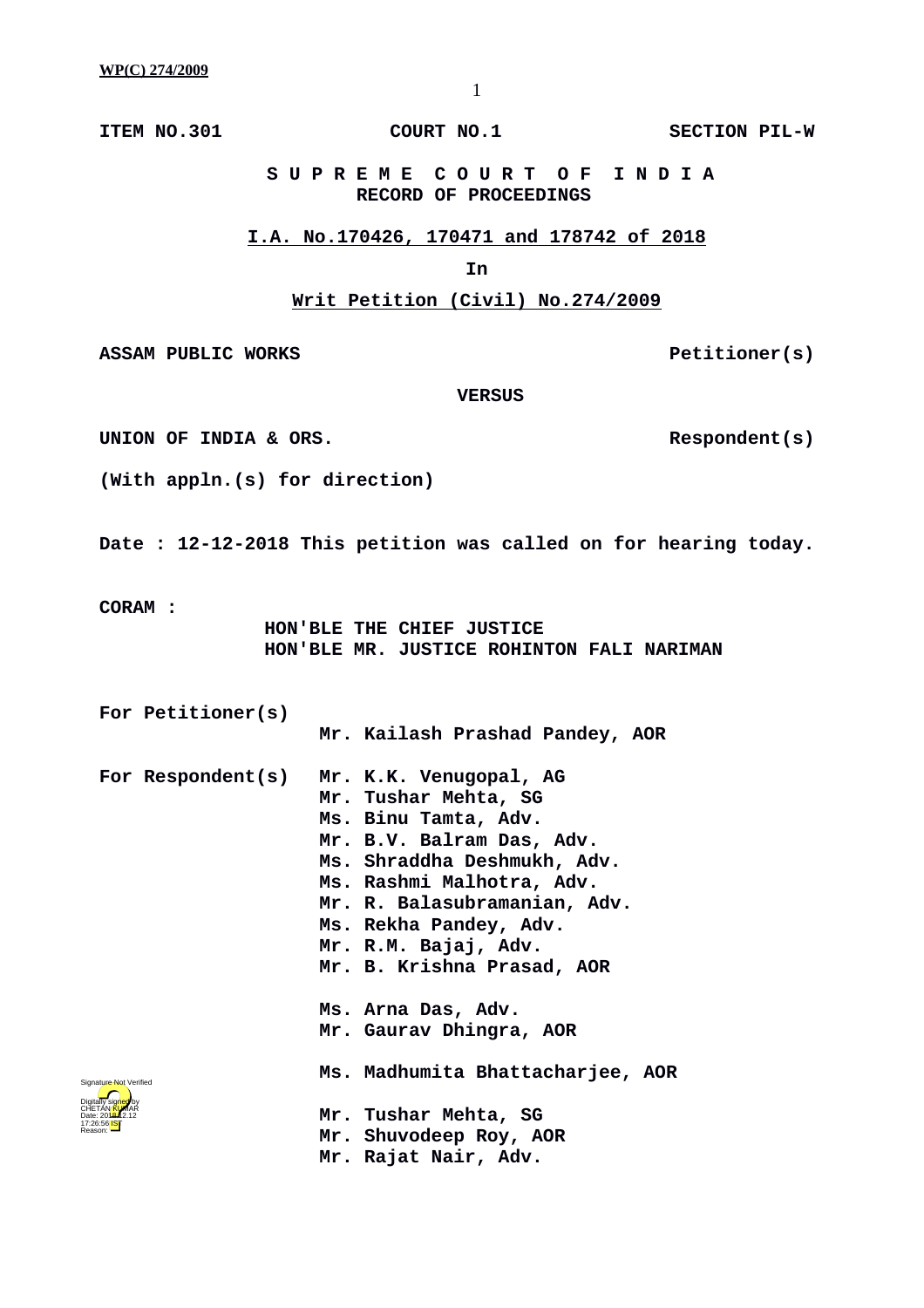**Mr. Kapil Sibbal, Sr. Adv. Ms. Indira Jaising, Sr. Adv. Mr. Fuzail Ahmad Ayyubi, AOR Mr. Mustafa Khaddam Hussain, Adv. Mr. Abdul Qadir, Adv. Mr. Paras Nath Singh, Adv. Ms. Aditi Gupta, Adv. Mr. Abhijit Sengupta, AOR Mr. Mohit D. Ram, AOR Mr. Guntur Prabhakar, AOR Mr. Snehasish Mukherjee, AOR Mr. Shadan Farasat, AOR Mr. Shibashish Misra, AOR Mr. Syed Ali Ahmad, Adv. Mr. Syed Tanweer Ahmad, Adv. Mr. S.S. Bandyopadhyay, Adv. Mr. Mohan Pandey, AOR Ms. Malvika Trivedi, Adv. Mr. T. Mahipal, Adv. Mr. B.H. Marlapalle, Sr. Adv. Mr. A.S. Tapadar, Adv. Mr. Ajit Wagh, Adv. Mr. Apoorv Shukla, Adv. Mr. Mansoor Ali, Adv. Ms. Rubina Jawed, Adv. Mr. Chandan Kumar Mandal, Adv. Mr. Saurabh Srivastava, Adv. Mr. Choudhry Hilduddin, Adv. Ms. Sneha Kalita, Adv. Mr. Debojit Borkakati, Adv. Mr. Vivek Sonkar, Adv. Ms. Diksha Rai, Adv.**

**UPON hearing the counsel the Court made the following O R D E R**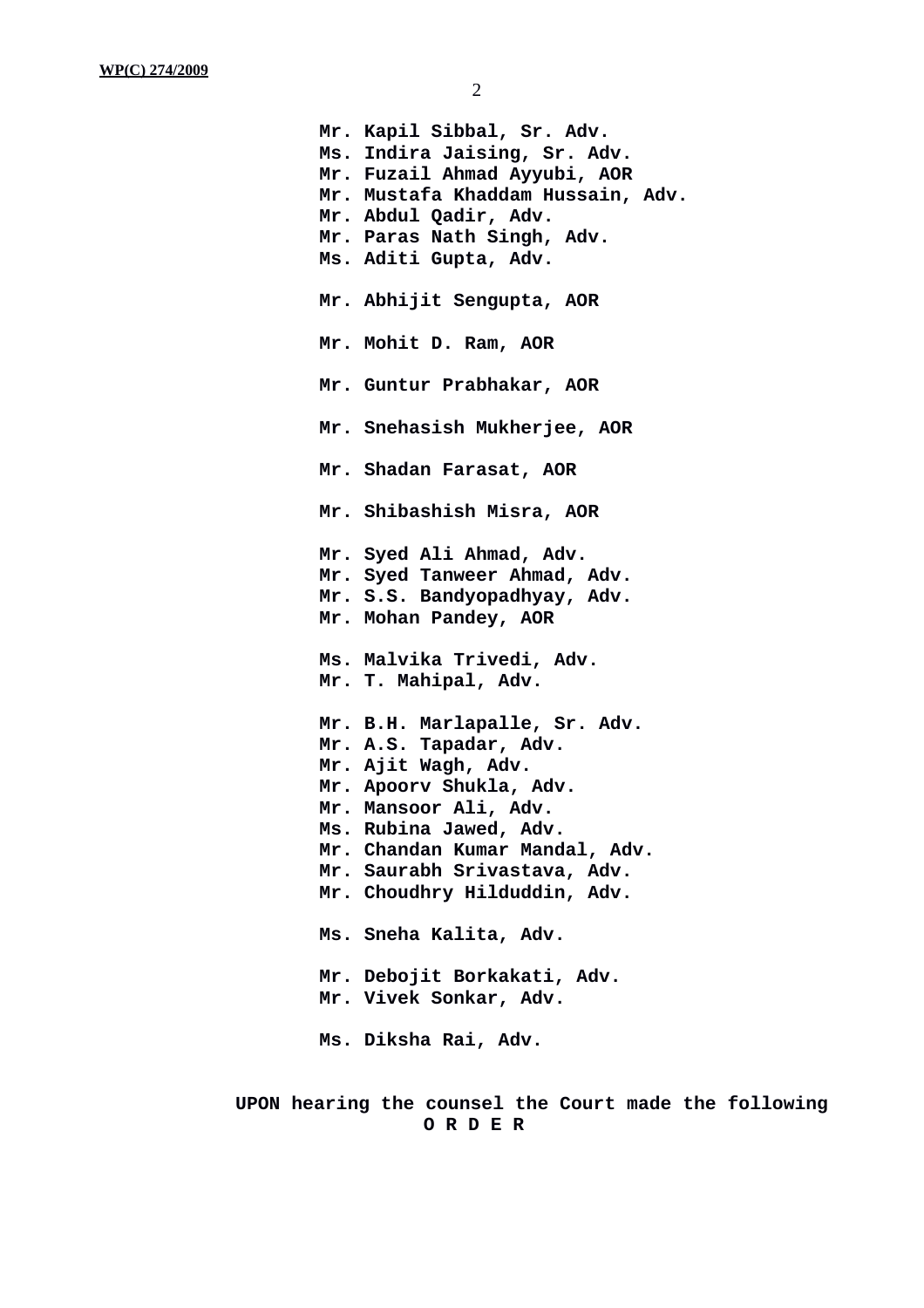#### **I.A. No.178742/2018**

**The last date for submission of claims and objections fixed on 15th December, 2018, is extended to 31st December, 2018. Consequently, the process of commencement of verification scheduled earlier on 1st February, 2019, is shifted to 15th February, 2019. All concerned to act accordingly.**

**Insofar as the prayer for filing of objections is concerned, we direct that to facilitate filing of objections against wrongful inclusions, the copies of the draft NRC be made available for inspection of all concerned at convenient locations i.e. Office of the District Magistrate/Deputy Commissioner, Sub-Divisional Offices (Civil), Circle Offices and Gram Panchayats. We further direct that so far as the filing of objections are concerned, the same may be done at the District Headquarters.**

**The interlocutory application filed by the State stands disposed of in the above terms.**

### **I.A. Nos.170426 and 170471/2018**

**Having considered the prayers made and the circumstances set out, we direct the NRC authority to accept List B documents that are found to be legally valid, regardless of the date of issuance of the same. Naturally, such acceptance would be on adequate and full satisfaction of**